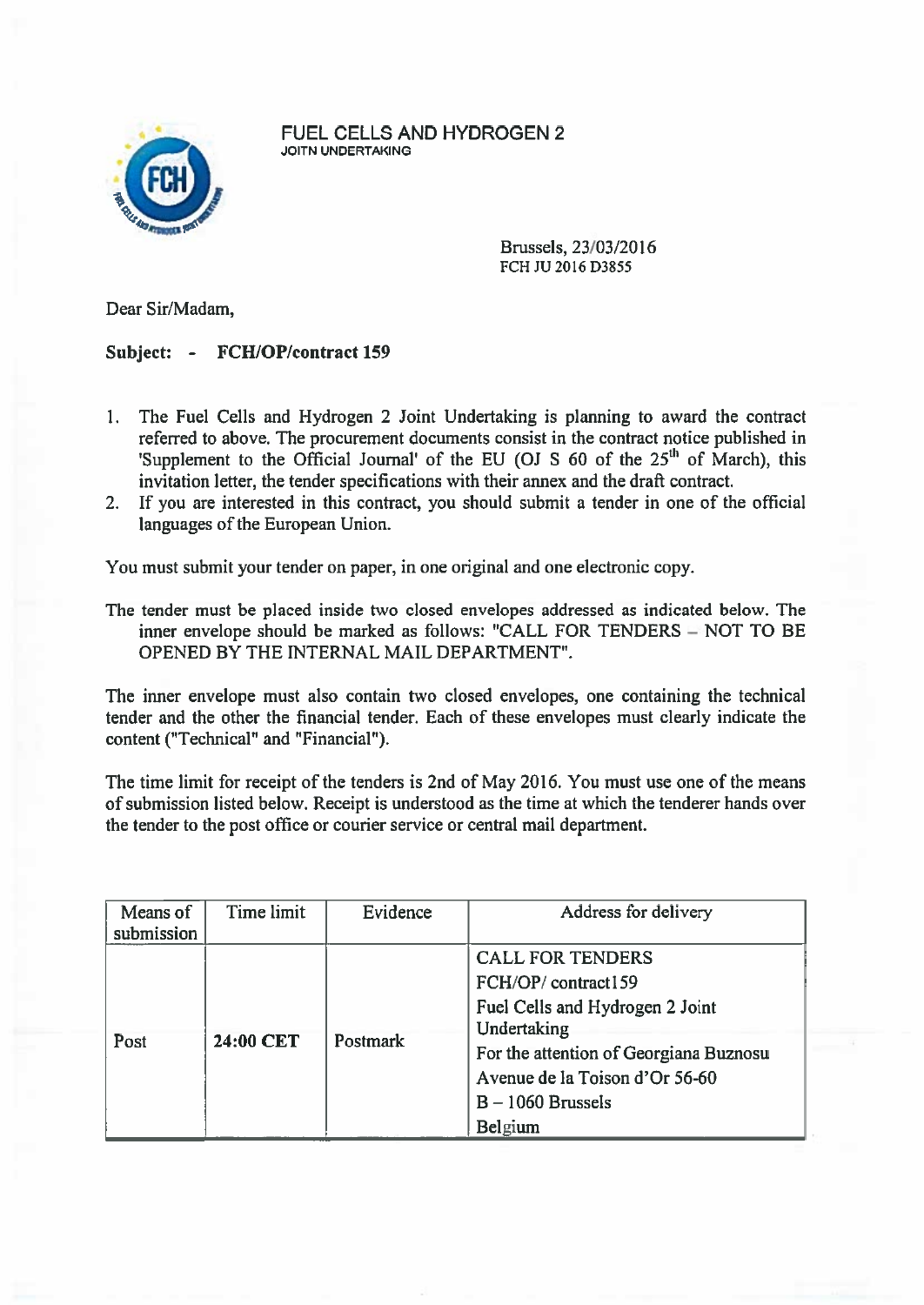| Courier                              | 24:00 CET | Deposit slip of<br>courier service                                                                                  | <b>CALL FOR TENDERS</b><br>FCH/OP/contract159<br>Fuel Cells and Hydrogen 2 Joint                                          |
|--------------------------------------|-----------|---------------------------------------------------------------------------------------------------------------------|---------------------------------------------------------------------------------------------------------------------------|
| In<br>person<br>  (hand<br>delivery) | 17:00 CET | Proof of receipt,<br>signed and dated<br>by the official in<br>the central mail<br>department who<br>takes delivery | Undertaking<br>For the attention of Georgiana Buznosu<br>Avenue de la Toison d'Or 56-60<br>$B - 1060$ Brussels<br>Belgium |

Mail can be received from 07.30 to 17.30 Monday to Fridays. The service is closed on Saturdays, Sundays and official holidays of the contracting authority.

## 3. Tenders must be:

- perfectly legible so that there can be no doubt as to words and figures;
- signed by an authorised representative of the tenderer
- 4. The period of validity of the tender, during which tenderers may not modify the terms of their tenders in any respect, is indicated in Heading IV.2.6 of the contract notice.
- 5. Submission of <sup>a</sup> tender implies acceptance of all the terms and conditions set out in the procurement documents and, where appropriate, waiver of the tenderer's own general or specific terms and conditions. The submitted tender is binding on the tenderer to whom the contract is awarded for the duration of the contract.
- 6. All costs incurred for the preparation and submission of tenders are to be borne by the tenderers and will not be reimbursed.
- 7. A maximum of two representatives per tender can attend the opening of tenders as provided in Section IV.2.7 of the contract notice. For organisational and security reasons, the tenderer must provide the full name and ID or passpor<sup>t</sup> number of the representatives at least 3 working days in advance to: info.procurement@fch.europa.eu . Failing that, the contracting authority reserves the right to refuse access to its premises.
- 8. Contacts between the contracting authority and candidates or tenderers are prohibited throughout the procedure save in exceptional circumstances and under the following conditions only:

## Before the date of receipt indicated in point 3:

Upon request, the contracting authority may provide additional information solely for the purpose of clarifying the procuremen<sup>t</sup> documents.

Any reques<sup>t</sup> for additional information must be made in writing only to info.procurement@fch.europa.eu.

The contracting authority may, on its own initiative, inform interested parties of any error, inaccuracy, omission or any other type of clerical error in the text of the procuremen<sup>t</sup> documents.

Any additional information including that referred to above will be posted on http://www.fch.europa.eu/page/procurements . The website will be updated regularly and it is your responsibility to check for updates and modifications during the submission period.